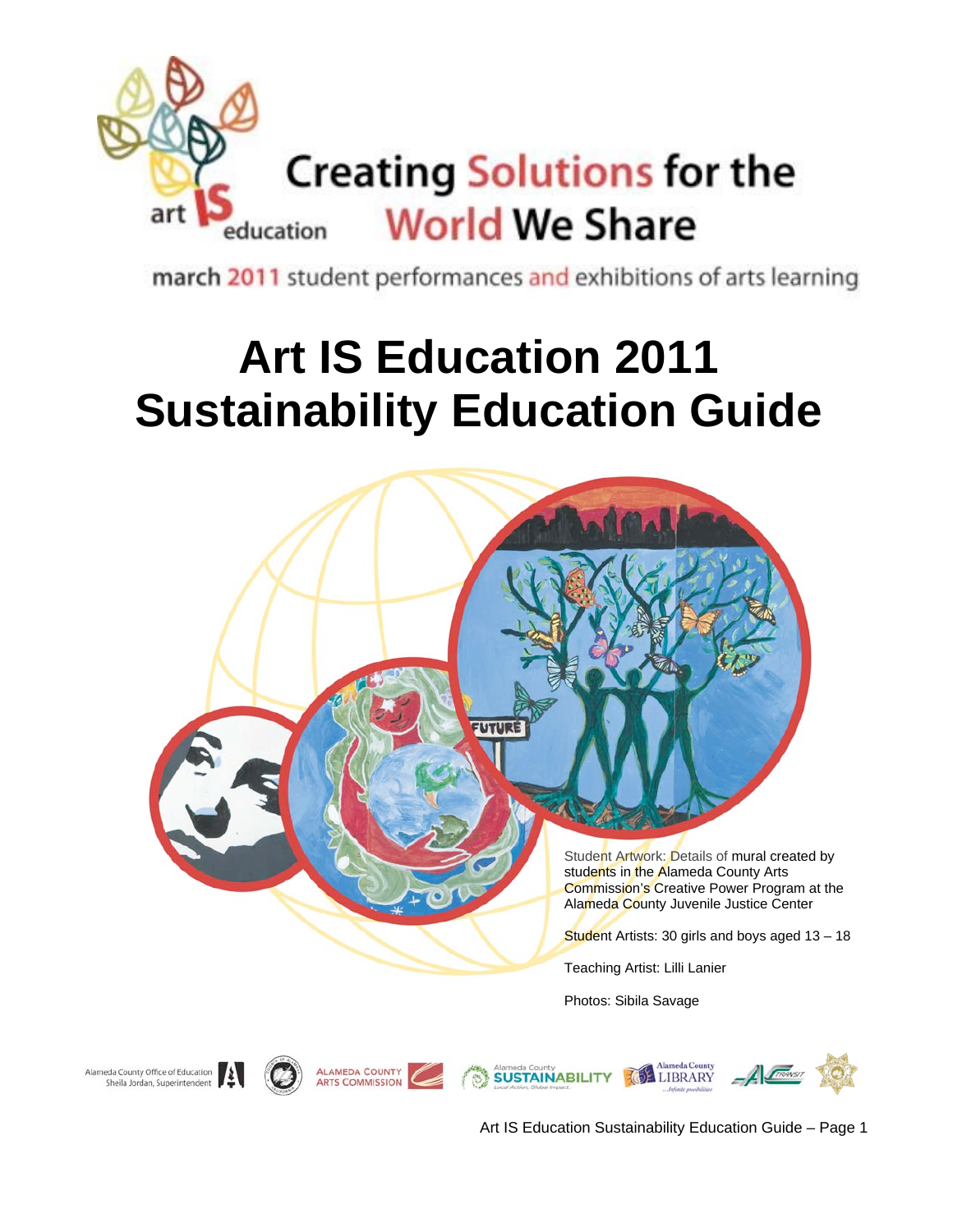## **Art IS Education 2011 Sustainability Education Guide**

### **Alameda County Sustainability and You**

Alameda County Sustainability is helping Alameda County take steps to go green, with a variety of policies and practices to encourage environmentally friendly choices for local businesses and residents. These efforts include education and programs for County employees to support their efforts to conserve our natural resources in the daily choices they make in the course of providing services to the public.

The theme for Art IS Education 2011 is "Creating Solutions for the World We Share." The Alameda County Arts Commission, in partnership with Alameda County Sustainability, Alameda County Probation Department, and the Alameda County Office of Education, has created this guide to assist you in exploring the theme from a sustainable and environmental perspective.

This guide includes:

- Part 1: Examples of Student Artwork (Pages 3-6)
	- o Inspiring examples of student artwork from the Juvenile Justice Center and the Service Learning Waste Reduction Project
- Part 2: The Green Map: Arts + Sustainability Project Plan (Pages 7-15)
	- $\circ$  A suggested arts and sustainability project plan that can be flexibly used in different contexts with a range of age groups and arts disciplines
- Part 3: Online Resources (Pages 16-19)
	- o A wide range of resources easily accessible on the web including:
		- **Art Supplies**
		- **Environmental Art and Videos for Inspiration**
		- **Curricular Resources**
		- **Greening Your School's Operations and Curriculum**
		- **Greening Your Home**

Alameda County Sustainability and the Alameda County Arts Commission look forward to hearing about the creative ways local educators, teaching artists and community members use these resources to integrate art and sustainability as part of Art IS Education 2011!

- For more information about Alameda County Sustainability, visit www.acsustain.org.
- For more information about Art IS Education, visit www.artiseducation.org.
- For more information about this guide or to share how you've used it, contact Violet Juno at the Alameda County Arts Commission at violetjuno@gmail.com.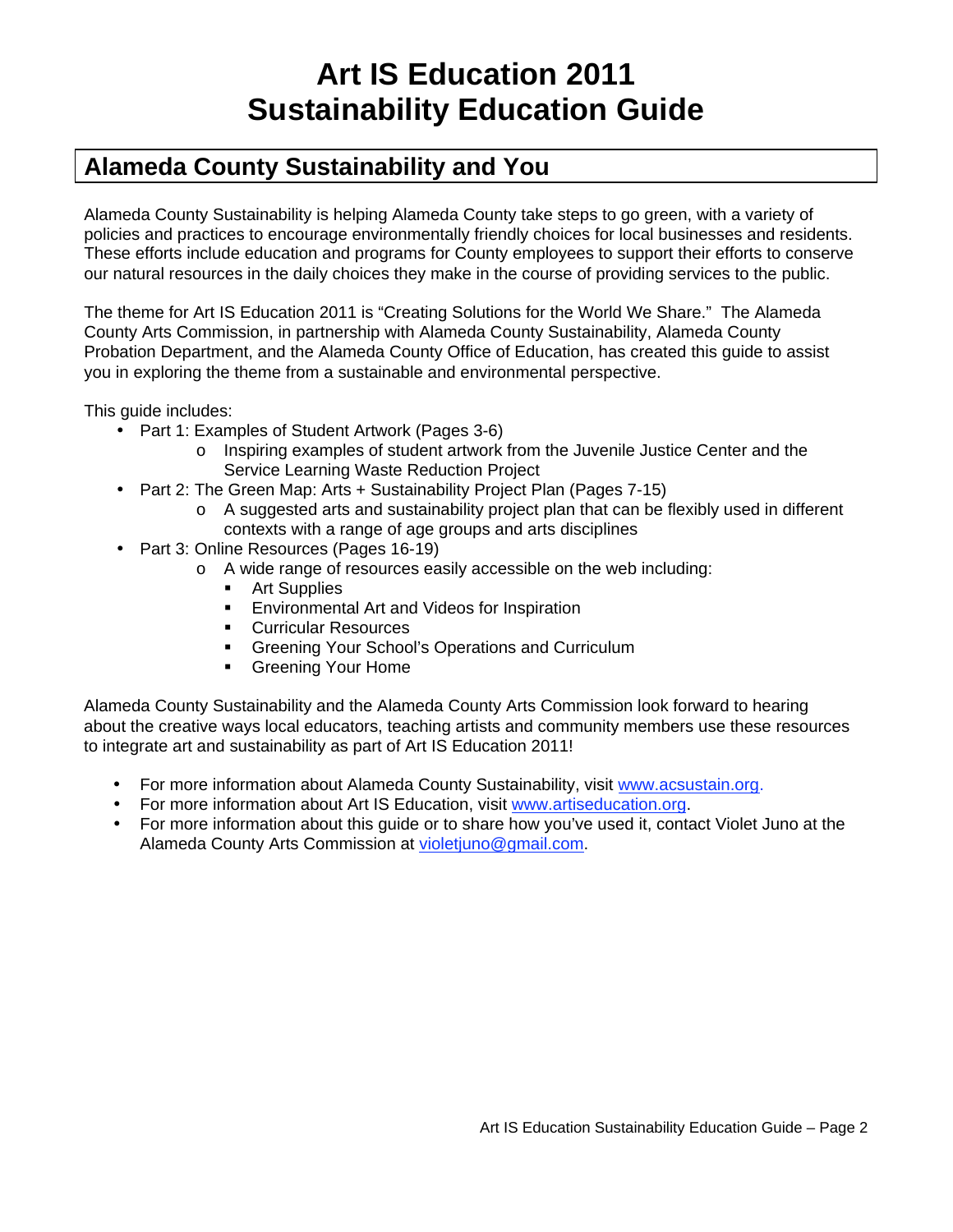### **Part 1: Examples of Student Work**

Students across Alameda County are exploring sustainability issues through art making. Here, two programs are highlighted as examples.

### **Creative Power**

Youth participating in Creative Power, the Alameda County Art Commission's arts education program at the Juvenile Justice Center in San Leandro have spent the last year exploring the theme "Creating Solutions for the World We Share." Here are three different projects they completed.

1) Working with Teaching Artist Marion Coleman, a group of 30 boys aged 14-18 made quilts about our planet earth. First, youth learned about environmental issues affecting the local and global community. Then the teens created artistic interpretations of a healthy planet using textiles and found materials. The teens worked individually, in pairs or in



*Support Recycling Painting* by JJC youth. Photo: Sibila Savage.

small groups to design the message and the composition of each quilt. Each quilt was then sewn together by each of the participants on sewing machines. The result is a strong visual reminder of the beauty of our planet and the need to take care of it while demonstrating the power of youth voice and



*Earth Quilt* by JJC youth. Photo: Sibila Savage.

collaboration. This project drew on Energy Quest online resources developed by the California Energy Commission. For more information please visit

www.energyquest.ca.gov/saving\_energy/RECYC LINGFactsGame.pdf.

2) Working with Teaching Artist Hershell West, 32 students aged 13-17 learned about the value of recycling, reusing and reducing our use of natural resources. Based on the topic, each student developed a verbal message. After a discussion about the relationship between word and image, each student sketched a composition using color and design to communicate their statement. After a drawing was finalized, students created acrylic paintings on canvas.

3) Thirty girls and boys aged 13-17 working with Teaching Artist Lilli Lanier reflected on the Art IS Education theme "Creating Solutions for the World We Share" and chose to focus on themes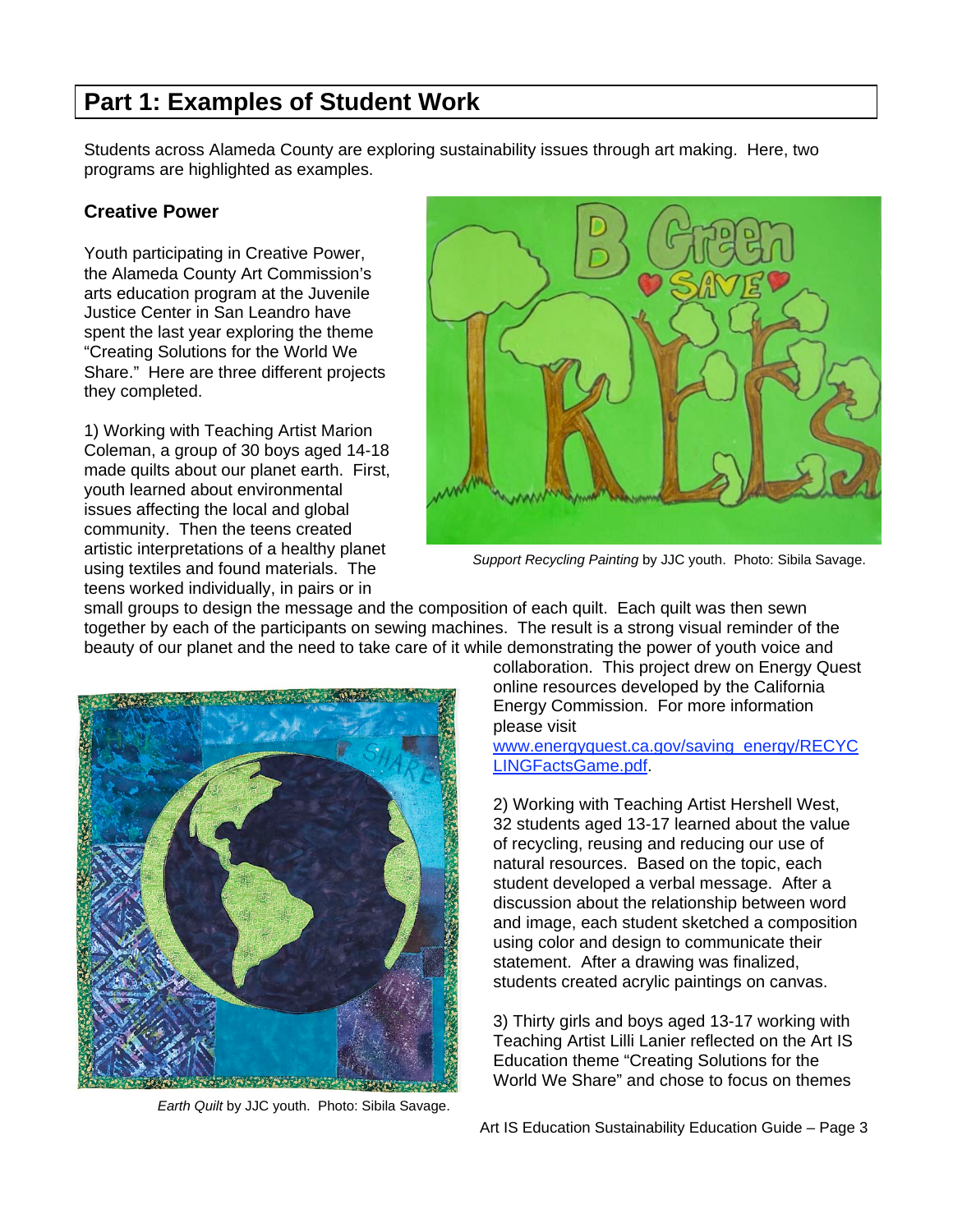of hope and transformation. They chose visual symbols to show the transition from despair to hope, from dark to light, from loss to life, from loneliness to community, from misunderstanding to wisdom. Nearly all the symbolic images they selected to express their ideas were of the natural world. Although the 10 foot long mural did not begin as an environmental project, the students explored the theme of self-transformation through the images familiar to them from the natural world. This resulted in a rich visual tapestry surfacing the interdependent relationship between people and their planet.





Details of the *Creating Solutions Mural: Transformation* by JJC youth. Photo: Sibila Savage.

One student reflected, "When I saw the finished project, I felt proud because we did it as a group. I found out I really like working with my hands." Another student said, "I learned that in art, you can be yourself and not worry about everything being perfect. This project helped me feel less sad and think about things outside of juvenile hall."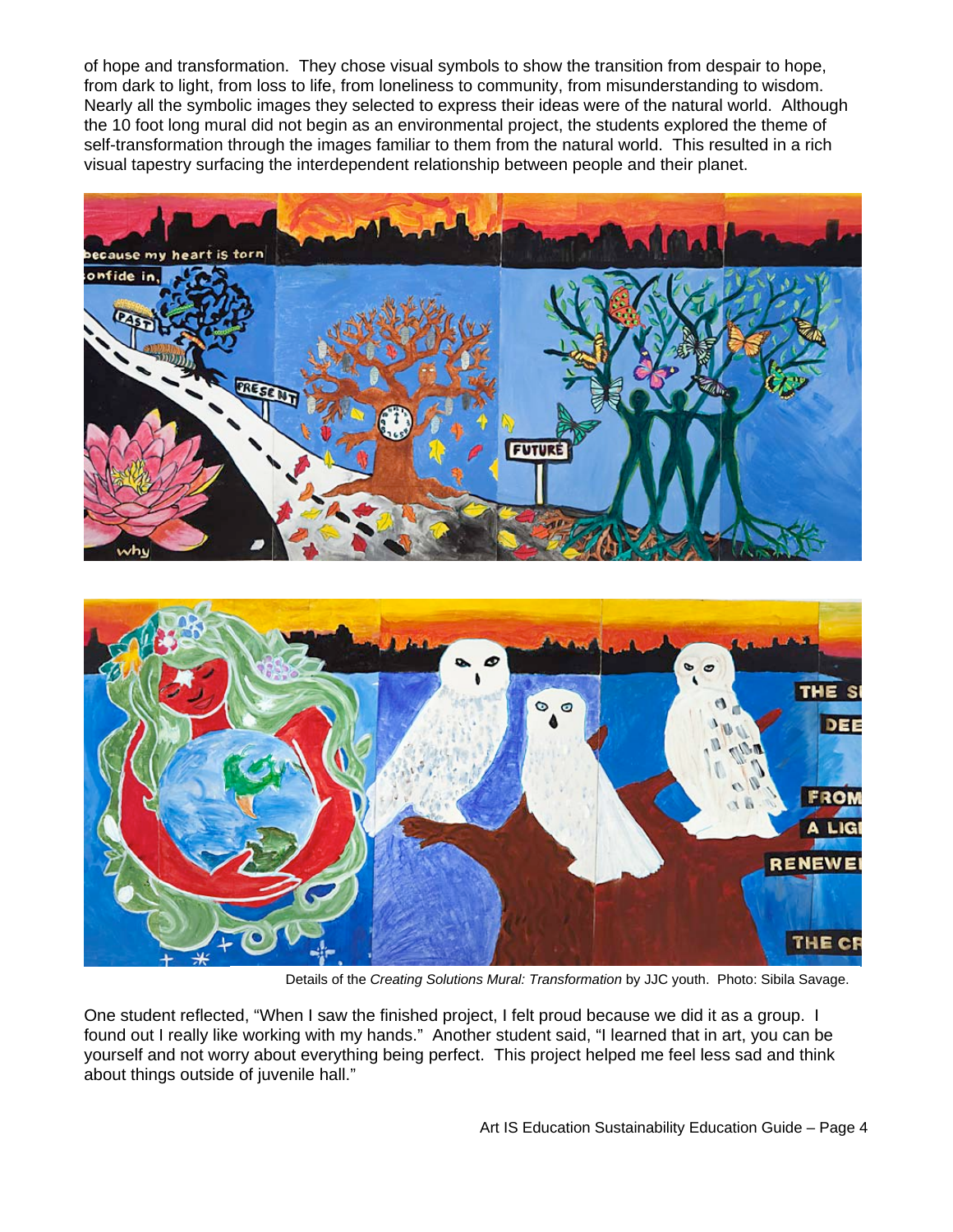### **The Service Learning Waste Reduction Project**

Another program that encourages students to express solutions to environmental problems through the arts is the collaboration between StopWaste.Org and the Alameda County Office of Education's Service Learning Program. Service-learning is a method of learning that creates opportunities for participants to learn through active participation in thoughtfully organized projects that combine community service with academic studies in order to foster civic responsibility. StopWaste.Org is the public face of both the Alameda County Waste Management Authority and the Alameda County Source Reduction and Recycling Board.

Given that schools in Alameda County generate over 60,000 tons of landfill waste every year representing 4% of all waste sent to landfill in the county, StopWaste.Org and the Alameda County

Office of Education Service Learning Program forged a partnership. Together they are dedicated to helping students, teachers, and schools apply the 4Rs (Reduce, Reuse, Recycle, Rot) to develop key academic skills and concepts while improving environmental sustainability.

Through this program, more than a dozen schools across Alameda County have created arts projects that highlight waste reduction themes. A wide range of arts disciplines have been employed including theatre and circus arts, music and songwriting, digital art and animation, and both twodimensional and three-dimensional visual arts. Using the service-learning model, all projects include ways for the project to be shared with the school or local community or directly impact the needs of the community.



Theatrical performance by Irvington High students.

Here are three examples:

1) Irvington High School students in Fremont worked with the Circus Center to create an original musical about saving the planet that they toured to nearby elementary schools to raise awareness of sustainability



Garden artwork by students from Leadership Public School.

issues. A high school student reflecting on the experience noted learning stage skills and waste reduction skills went hand in hand. "I never really thought about how important the circus arts are to my acting. I really learned to project my voice and facial features. I also took the waste reduction message home and said, 'Hey, Mom, don't we have one of those little green bins for food scraps? Why don't we use it?' So my parents started using the green bin."

2) Students at Leadership Public School on Castlemont Campus in Oakland used landscape design and public art to create an urban farm to help promote peace and address the challenge of urban food deserts. The garden provides the school community with an outdoor science lab, bountiful harvests and a boost to student enthusiasm for learning and community involvement.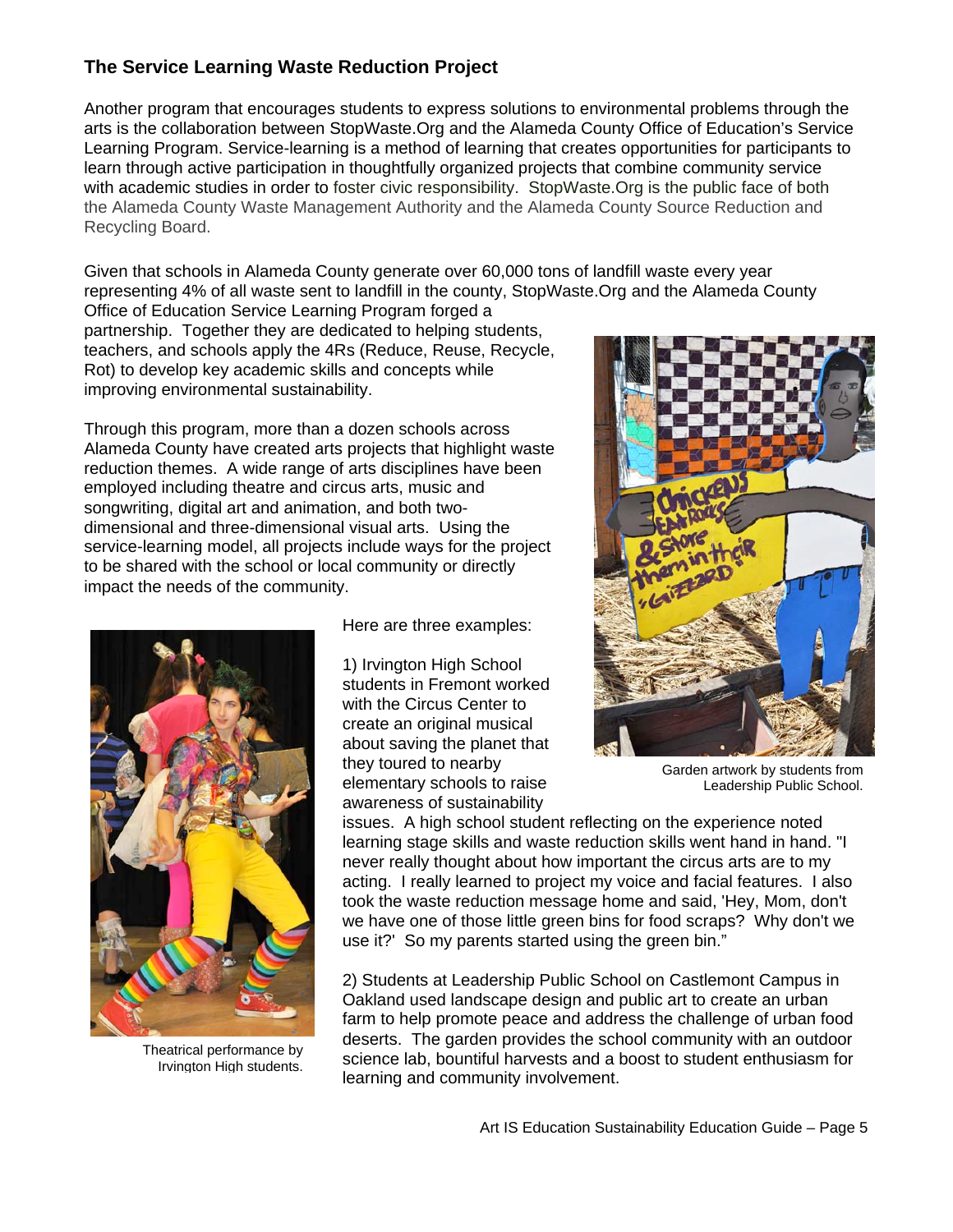3) Wood Middle School in Alameda created a trash to treasure museum open to the public using recycled materials to trace innovation in historical cultures from Early Man to the Italian Renaissance. The museum served as an eye-opening display of the creative ways trash can be reused while educating the community about the high points of creative thinking throughout history. Each artwork included signage about the historical significance of the object and the materials used to make it. For instance, this bust of Nefertiti was made from recycled soup cups, a Starbucks coffee cup, and a Styrofoam egg carton.

For more information:

- More information and photo documentation on these projects, as well as many other service-learning projects using the arts, is available at: http://schools.stopwaste.org/index.php?option=com\_content&vie w=category&layout=blog&id=137&Itemid=201
- Visit http://schools.stopwaste.org/ for resources to help students reduce waste and promote sustainability. Resources include free 4Rs teacher kits, assemblies, field trips, teacher training, and a resource library.



Nefertiti sculpture by student from Wood Middle School.

### **Submit Your Art**

Have your students created artwork with sustainability themes? In honor of Art IS Education 2011, Alameda County Sustainability in partnership with the Alameda County Arts Commission plans to feature youth artwork and sample lesson plans on their web site. If you would like to submit your youth art on ecological themes for consideration, please submit a project description, photos of your project and student artist statements to Violet Juno, Alameda County Arts Commission's Art IS Education Featured Event Coordinator, at violetjuno@gmail.com.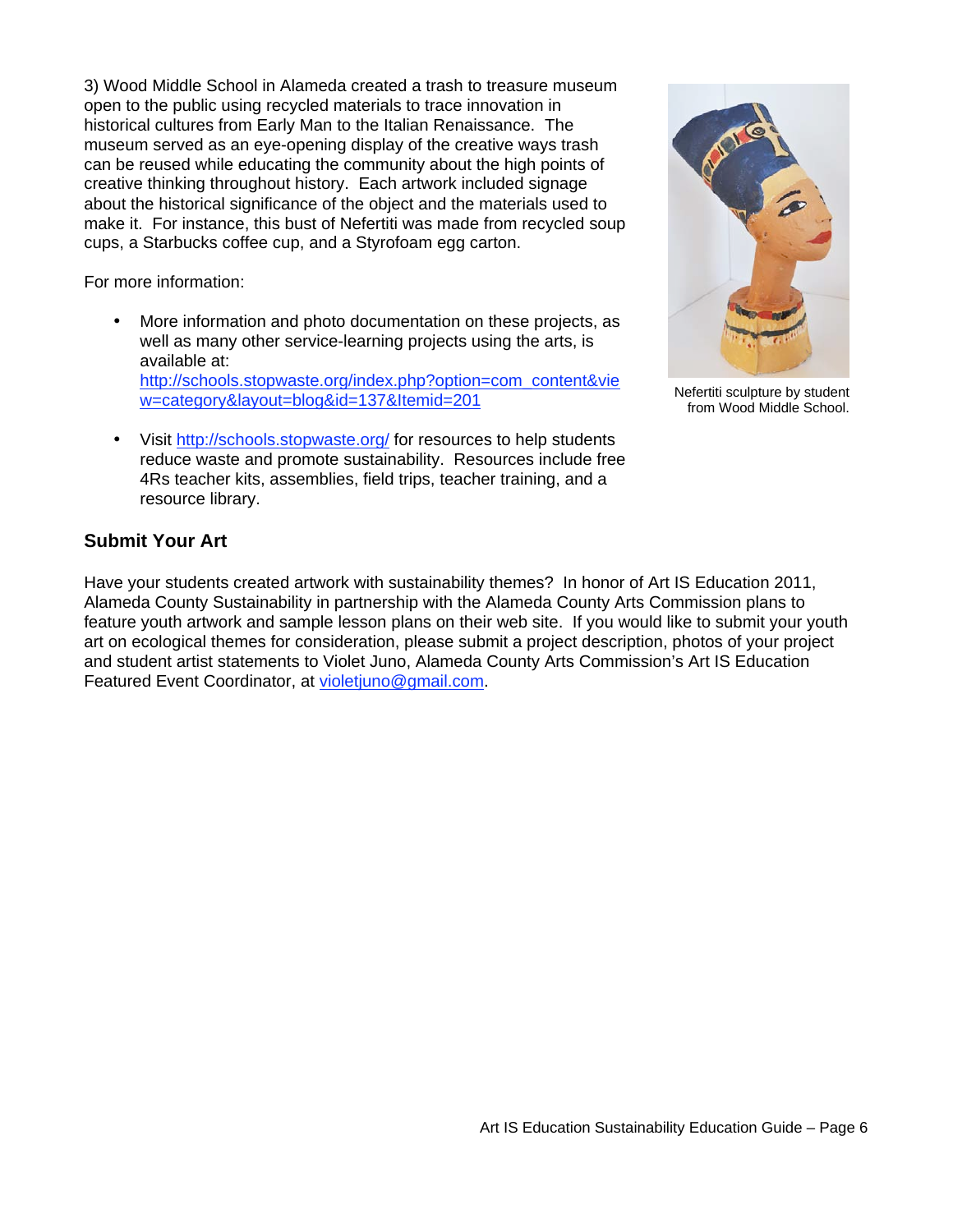### **Part 2: The Green Map: Arts + Sustainability Project Plan**

Would you like to explore sustainability issues through artwork with your students or children? Try this project as a way for youth to investigate their school, home, or building, find out what "green" features it has in place, dream up new ways they can contribute to a "green" world and create an artwork about what they have learned. This is a flexible project rather than a prescriptive lesson plan. You are encouraged to customize it to your context and your goals for the youth you are working with.

### **Project Goals**

- Increase awareness and understanding of environmental issues and climate change behaviors.
- Support positive decision-making.
- Develop art skills as a means to express ideas and feelings.
- Increase self-awareness and self-expression through words and images.

### **California Science Content Standards**

This project plan can help support student understanding of grade level Science Content Standards for Life and Earth Sciences such as:

- **Kindergarten:** Standard 3c. Students know how to identify resources from Earth that are used in everyday life and understand that many resources can be conserved.
- **Grade 1:** Standard 2b. Students know both plants and animals need water, animals need food, and plants need light.
- **Grade 2:** Standard 3e. Students know rock, water, plants, and soil provide many resources, including food, fuel, and building materials, that humans use.
- **Grade 3:** Standard 3c. Students know living things cause changes in the environment in which they live:
- **Grade 4:** Standard 3. Living organisms depend on one another and on their environment for survival.
- **Grade 5:** Standard 3d. Students know that the amount of fresh water is limited and that its availability can be extended by recycling and decreasing the use of water.
- **Grade 6:** Standard 6b. Students know different natural energy and material resources, including air, soil, rocks, minerals, petroleum, fresh water, wildlife, and forests, and know how to classify them as renewable or nonrenewable.
- **Grade 9-12:**
	- o Standard 4d. Students know the differing greenhouse conditions on Earth, Mars, and Venus; the origins of those conditions; and the climatic consequences of each. Standard 8b. Students know how the composition of Earth's atmosphere has evolved over geologic time and know the effect of outgassing, the variations of carbon dioxide concentration, and the origin of atmospheric oxygen.
	- o Standard 8c. Students know the location of the ozone layer in the upper atmosphere, its role in absorbing ultraviolet radiation, and the way in which this layer varies both naturally and in response to human activities.
	- o Standard 9c. Students know the importance of water to society, the origins of California's fresh water, and the relationship between supply and need.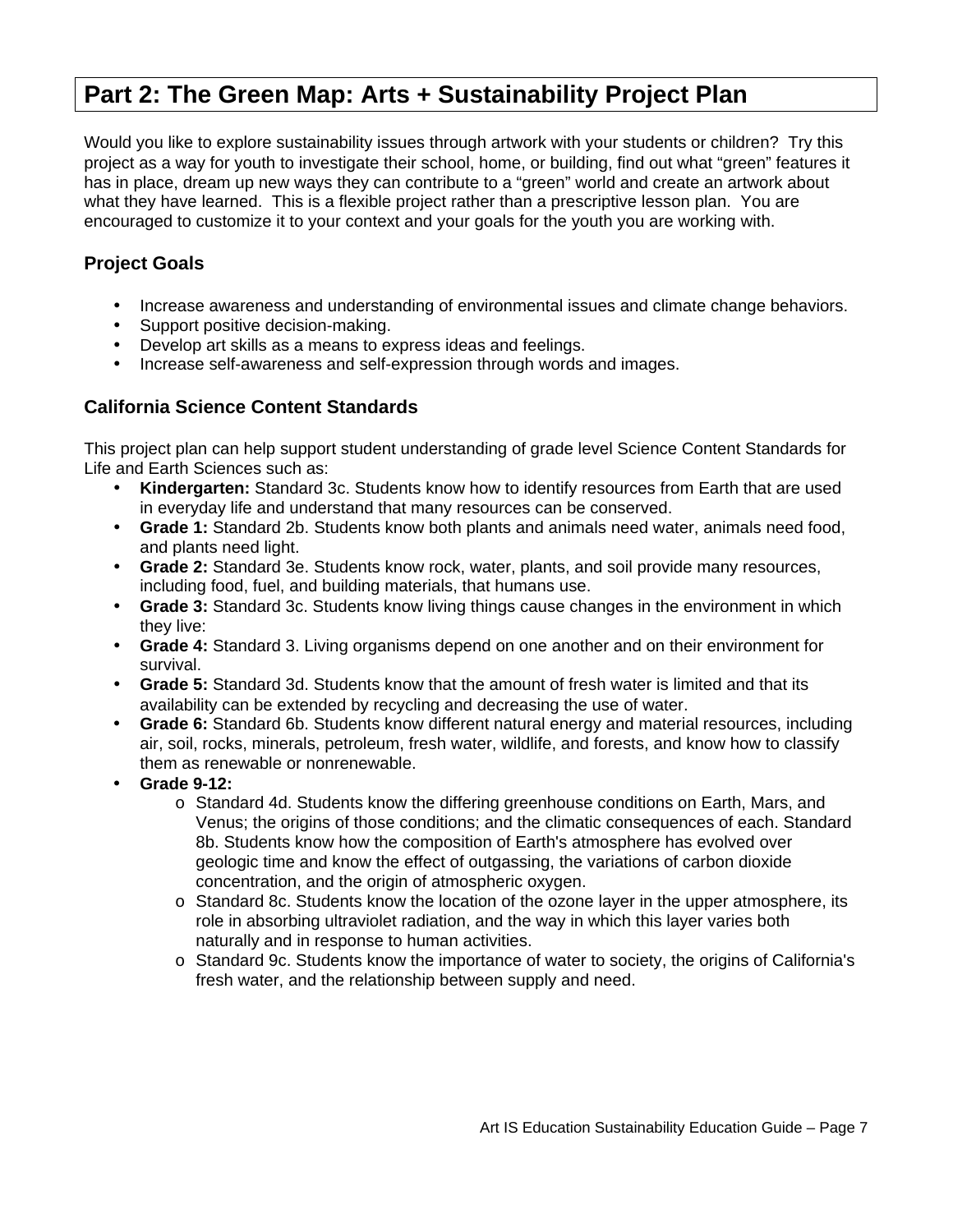### **Project Plan Overview**

- Introduce sustainability or "green" concepts by sharing a book or video
- Investigate what "green" features and actions exist in the school or home.
- Imagine new "green" features and actions that can be added to the list
- Create a "green" map artwork showing the "green" features and actions
- Reflect on the project
- Share the map with others
- Revisit the map to track changes or new knowledge

### **Introduction to Sustainability**

Read and reflect upon a book or watch a video with youth to introduce the concept of sustainability and thinking "green." Suggestions include:

Elementary school youth:

- *The Lorax* by Dr. Seuss.
	- o Reflective classroom exercises available at: http://teacherlink.ed.usu.edu/tlresources/units/byrnes-literature/alleman.html and http://www.ie.unc.edu/erp/resources/Lorax\_and\_Sustainable\_Development.pdf
- *The Giving Tree* by Shel Silverstein.
	- o Reflective classroom exercises available at: http://www.greeneducationfoundation.org/index.php?option=com\_content&view=article&i d=55:grade-1-day-2-the-giving-tree-and-receiving-tree&catid=51:waste-freesnacks&Itemid=350

Middle and high school youth:

• *Stuff: The Secret Lives of Everyday Things* by John C. Ryan and Alan Thein Durning. Curriculum materials available at:

http://www.sightline.org/research/books/stuff/stuff\_curriculum.pdf/view

- The Story of Stuff Video: http://www.storyofstuff.com/
- No Impact Project: Five 50-minute lesson plans for middle and high school on consumption, energy, food, transportation, and water: http://noimpactproject.org/educators-middle-highschool-environment-curriculum-html/

### **"Green" Feature Investigation**

Go on an expedition throughout your school or home with your students to find out what "green" features your home or school has and what "green" actions students and other school community members take during the day. The list below can be used to spark ideas, or could be used to create a scavenger hunt. Some questions may require students to inquire of others such as building staff, so be sure to let them know the parameters for this activity.

Depending on your context, this could be a whole group activity or an activity done in small teams or pairs. This activity is designed to be an inquiry-based, interactive experience. Guiding questions about these features and actions could be: What do you think it is? How do you know? Where is it? If it's not here, where have you seen it or what have you heard about it?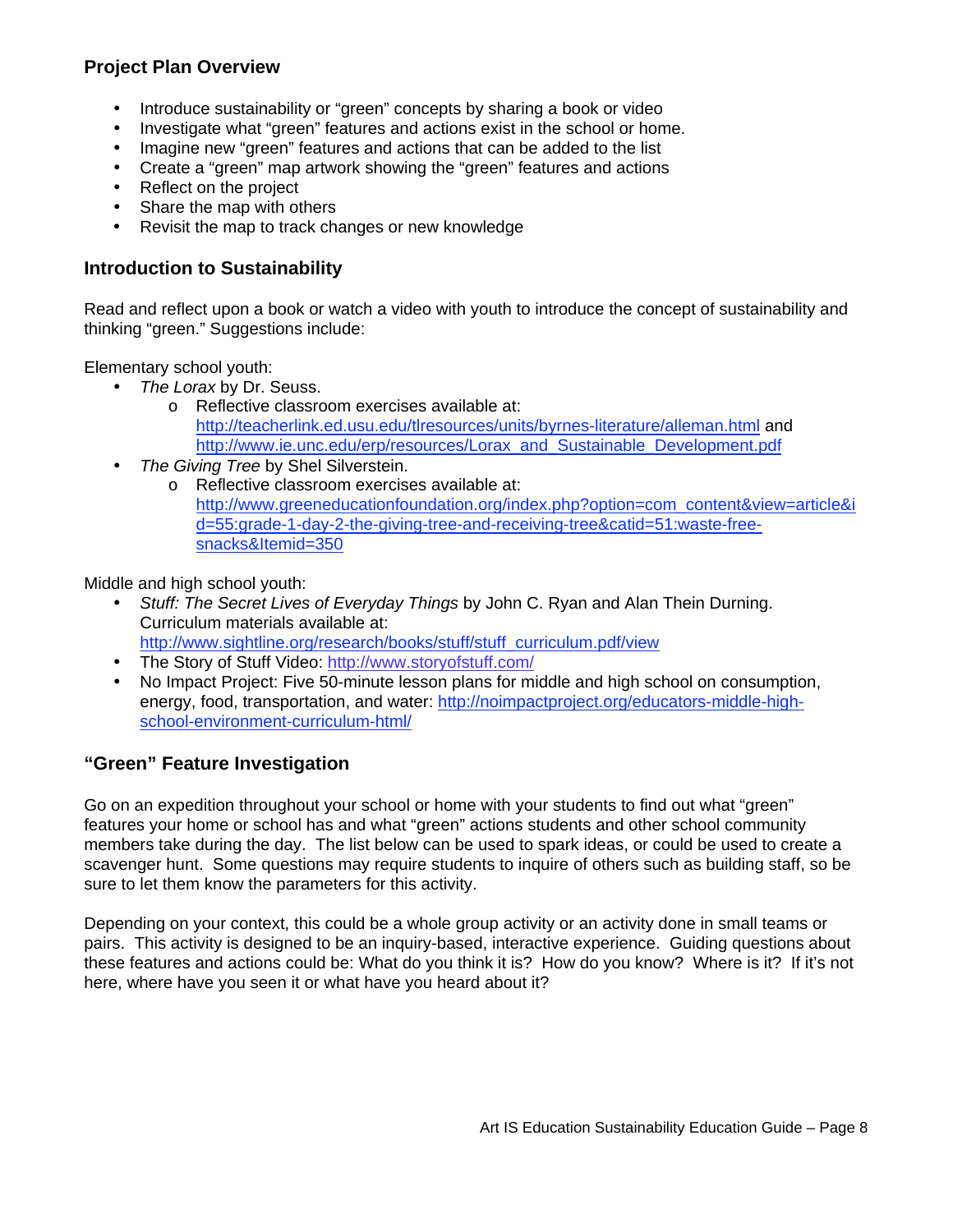| <b>Resource Conservation and Recycling</b>                       |                                                      |  |
|------------------------------------------------------------------|------------------------------------------------------|--|
| <b>Green Features</b>                                            | <b>Green Actions</b>                                 |  |
| Recycling bins                                                   | Recycle cans, bottles, and paper                     |  |
| Recycled paper                                                   | Print double-sided or reuse the back                 |  |
| Water fountains (or other places to fill a<br>water bottle)      | Use a reusable water bottle                          |  |
| Motion sensor faucets                                            | Turn off water when not using it                     |  |
| Energy-efficient hand air dryers in bathroom                     | Use only the paper towels you need                   |  |
| Grey water system (e.g., reusing water for<br>garden or toilets) | Report leaks when you see them                       |  |
| <b>Energy Conservation</b>                                       |                                                      |  |
| <b>Green Features</b>                                            | <b>Green Actions</b>                                 |  |
| Solar panels                                                     | Learn how solar panels work                          |  |
| Daylighting (e.g., windows, skylights)                           | Use daylight instead of light fixtures               |  |
| Energy efficient lighting                                        | Turn off lights when room not in use                 |  |
| Power management settings on computers                           | Turn off computers/monitors when done                |  |
| <b>Clean Air and Climate</b>                                     |                                                      |  |
| <b>Green Features</b>                                            | <b>Green Actions</b>                                 |  |
| <b>Bike racks</b>                                                | Walk, bike, skateboard, carpool, or bus to<br>school |  |
| Green cleaning supplies                                          | Clean up spills and crumbs                           |  |
| Doormats                                                         | Scrape shoes on mats                                 |  |
| Garden                                                           | Water the garden early or late in day                |  |
| Food                                                             |                                                      |  |
| <b>Green Features</b>                                            | <b>Green Actions</b>                                 |  |
| Composting food scraps or yard waste                             | Take only what you want to eat                       |  |
| Local food sources for cafeteria                                 | Buy and eat local foods                              |  |
| Reusable dishware in the cafeteria                               | Use reusable lunch box containers                    |  |

Back in the classroom, ask youth to report on what they found and what they didn't find. Discuss with students why they think these features and actions are on the "green" list. Their answers will help you get a sense of what their current understanding is of "green" or sustainability issues and what knowledge they bring with them from past experiences. Provide supplemental information provided below when helpful. When possible, make connections to the introductory book or video. Key points to emphasize are the concept of cause and effect and the inter-related web of choices we make that affect the planet.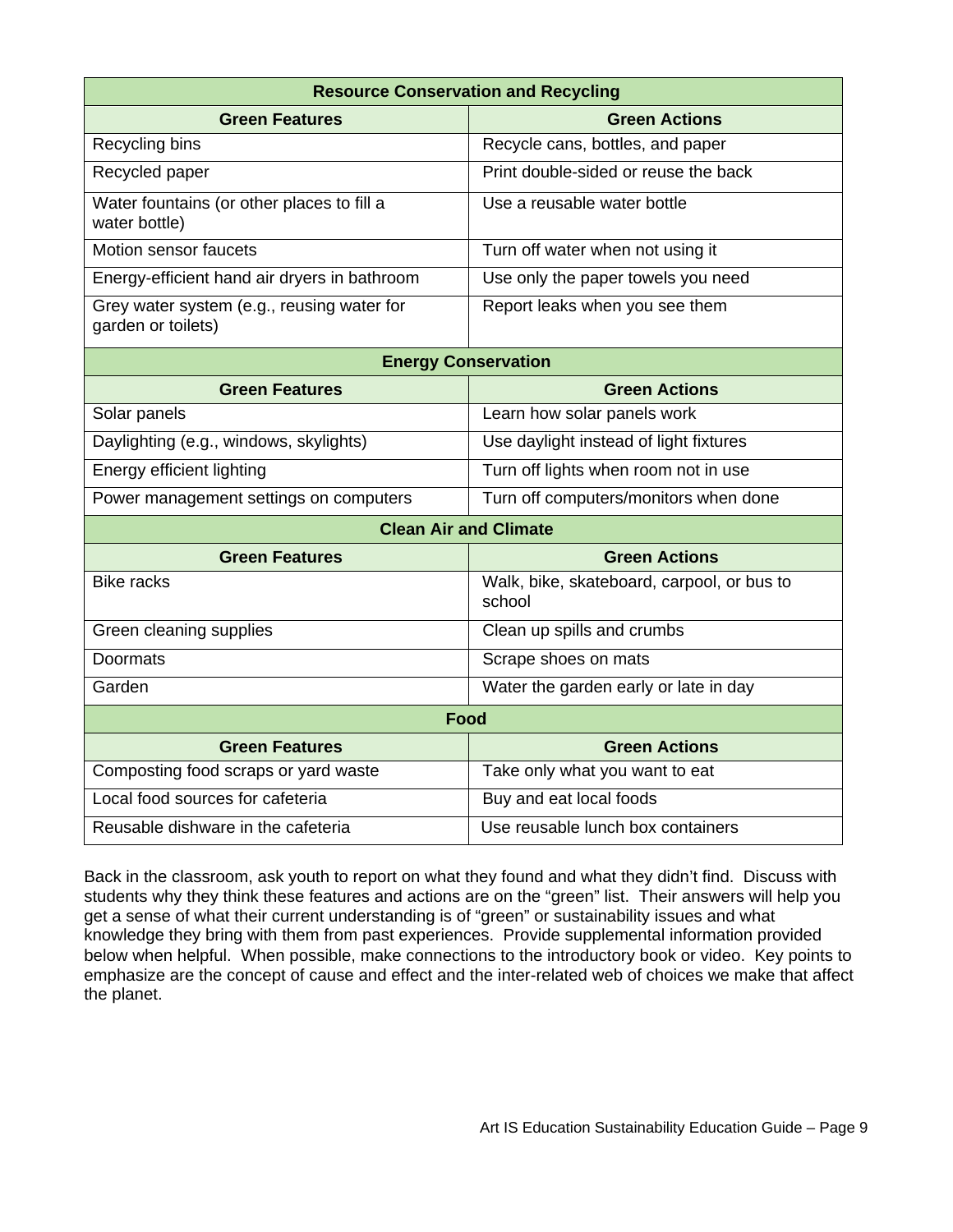| <b>Resource Conservation and Recycling</b>                    |                                      |  |
|---------------------------------------------------------------|--------------------------------------|--|
| <b>Green Features</b>                                         | <b>Green Actions</b>                 |  |
| Recycling bins                                                | Recycle cans, bottles, and paper     |  |
| Recycled paper                                                | Print double-sided or reuse the back |  |
| Water fountains (or other places to fill a<br>water bottle)   | Use a reusable water bottle          |  |
| Motion sensor faucets                                         | Turn off water when not using it     |  |
| Energy-efficient hand air dryers in bathroom                  | Use only the paper towels you need   |  |
| Grey water system (e.g., reusing water for garden<br>toilets) | Report leaks when you see them       |  |

Everything we use comes from the earth and its resources. Cans are made of metal that comes from inside the earth, paper is made from trees that grow on the earth, and the water many of us in Alameda County use comes from rain and snow collected in reservoirs.

- Some resources like metal are "nonrenewable." This means that when you use it up, there is no more.
- Some resources like trees are renewable, but they take a very long time to grow.
- The amount of some resources like water changes from year to year because of the weather such as a drought when there is almost no rain.

It is important to do everything we can to use only what we need, so that all these resources will last as long as possible.

- Recycling or using things again makes resources last longer.
- To recycle glass and plastic into new objects uses fewer resources than making them new, so recycling items over and over helps.

Each action we make and each item we use affects the how much resources there are in the world. Here are some examples:

- Recycling one ton of paper can save 17 trees and 380 gallons of oil. For more information in the Academy for Global Citizenship Handbook at http://www.agcchicago.org/pdf/AGC\_book\_072310.pdf
- Fixing a leaky faucet that drips at the rate of about one drip per second can save more than 3,000 gallons of water in one year. Fixing a leaky toilet can save 200 gallons of water every day. That's a lot of water! More info at http://www.epa.gov/WaterSense/water\_efficiency/what\_you\_can\_do.html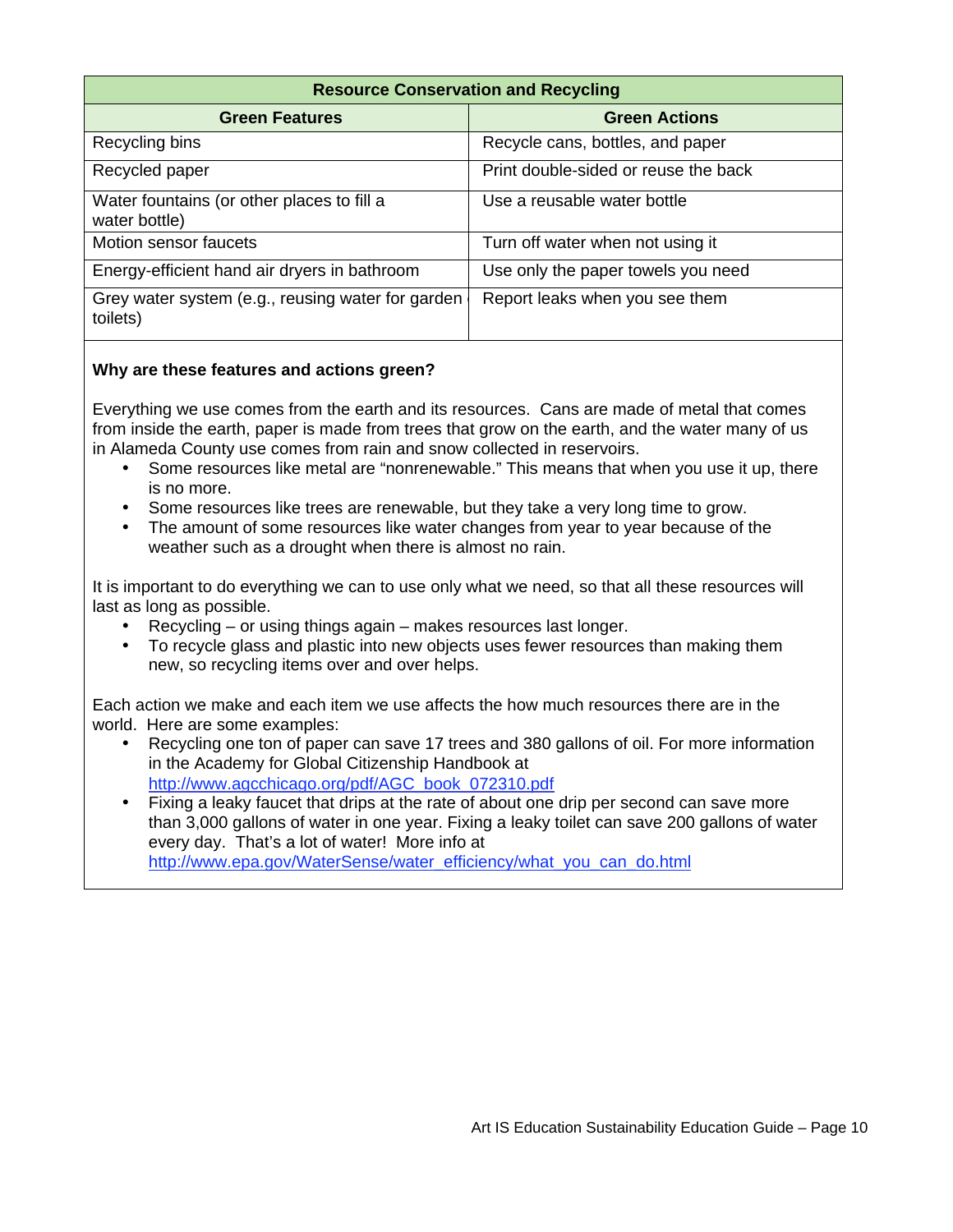| <b>Energy Conservation</b>             |                                        |  |
|----------------------------------------|----------------------------------------|--|
| <b>Green Features</b>                  | <b>Green Actions</b>                   |  |
| Daylighting (e.g., windows, skylights) | Use daylight instead of light fixtures |  |
| Energy efficient lighting              | Turn off lights when room not in use   |  |
| Solar panels                           | Learn how solar panels work            |  |
| Power management settings on computers | Turn off computers/monitors when done  |  |

The electricity we use to power our lights, computers, and appliances is created using natural resources from the earth. Most power plants in the United States use non-renewable fossil fuels like coal (50%) or natural gas (21%). Non-renewable means that once the resources are used up, they cannot be replenished in our lifetime. Both types of power plants use billions of gallons of water a day as they make electricity. It is important to use only what electricity we need because it uses such important resources. We can save or conserve energy easily by using daylight in our classrooms and homes whenever we can and turning off lights when we are not using them.

Some light bulbs are called "energy efficient" because they use less energy than other bulbs to make the same amount of light. Sunlight is a renewable resource that can be used to make electricity when collected by solar panels attached to the roofs of buildings.

March 26, 2011 is Earth Hour Day. Join millions of schools and families around the world who turn off the lights for one hour wherever they are at 8:30 pm. Participants are encouraged to make a pledge to go beyond the hour with a change they plan to make in the coming year to help the planet. More information at www.earthhour.org/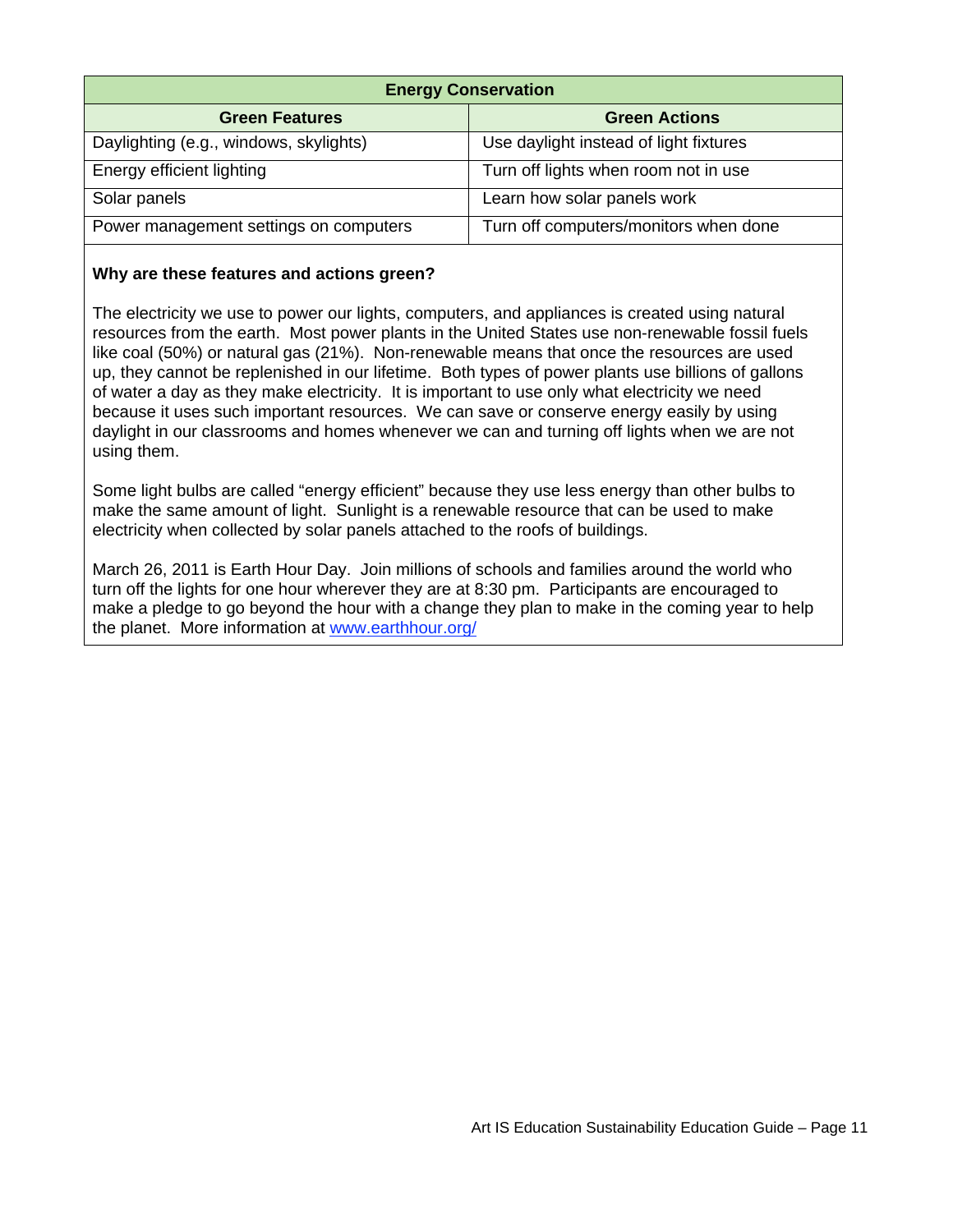| <b>Clean Air and Climate Change</b> |                                                      |  |
|-------------------------------------|------------------------------------------------------|--|
| <b>Green Features</b>               | <b>Green Actions</b>                                 |  |
| <b>Bike racks</b>                   | Walk, bike, skateboard, carpool, or bus to<br>school |  |
| Green cleaning supplies             | Clean up spills and crumbs                           |  |
| Doormats                            | Scrape shoes on mats                                 |  |
| Garden                              | Water the garden early or late in day                |  |

The air we breathe is a precious resource for humans and for every living creature on the earth. We can do several things to help keep the air clean:

- Cars put carbon dioxide into the air, a gas that causes climate change when it builds up in the earth's atmosphere. Cars also use non-renewable resources like oil to run. Walking, biking, skateboarding, carpooling or taking the bus to school whenever possible reduces the resources that are used and the greenhouse gases that are put into the air. Greenhouse gases like carbon dioxide trap heat in the earth's atmosphere making it hotter than is healthy for the planet. This causes changes in the weather or climate that makes it harder for plants to grow.
- Some cleaning supplies have chemicals in them that can pose health risks for humans and for creatures in lakes and streams after the cleaning supplies are flushed into our water ecosystem. Green cleaning supplies are healthier for humans and our ecosystem.
- Up to 80% of indoor dust and dirt is tracked inside on shoes. Doormats reduce the amount of dirt and dust that comes indoors and also reduces the need for cleaning supplies and wear and tear on floors.
- Gardens can help clean the air. Plants use carbon dioxide and produce oxygen when they photosynthesize (use the sun as food).

Ideas for creative alternatives to driving to school and more information on putting in a garden at your school in the Academy for Global Citizenship Handbook at http://www.agcchicago.org/pdf/AGC\_book\_072310.pdf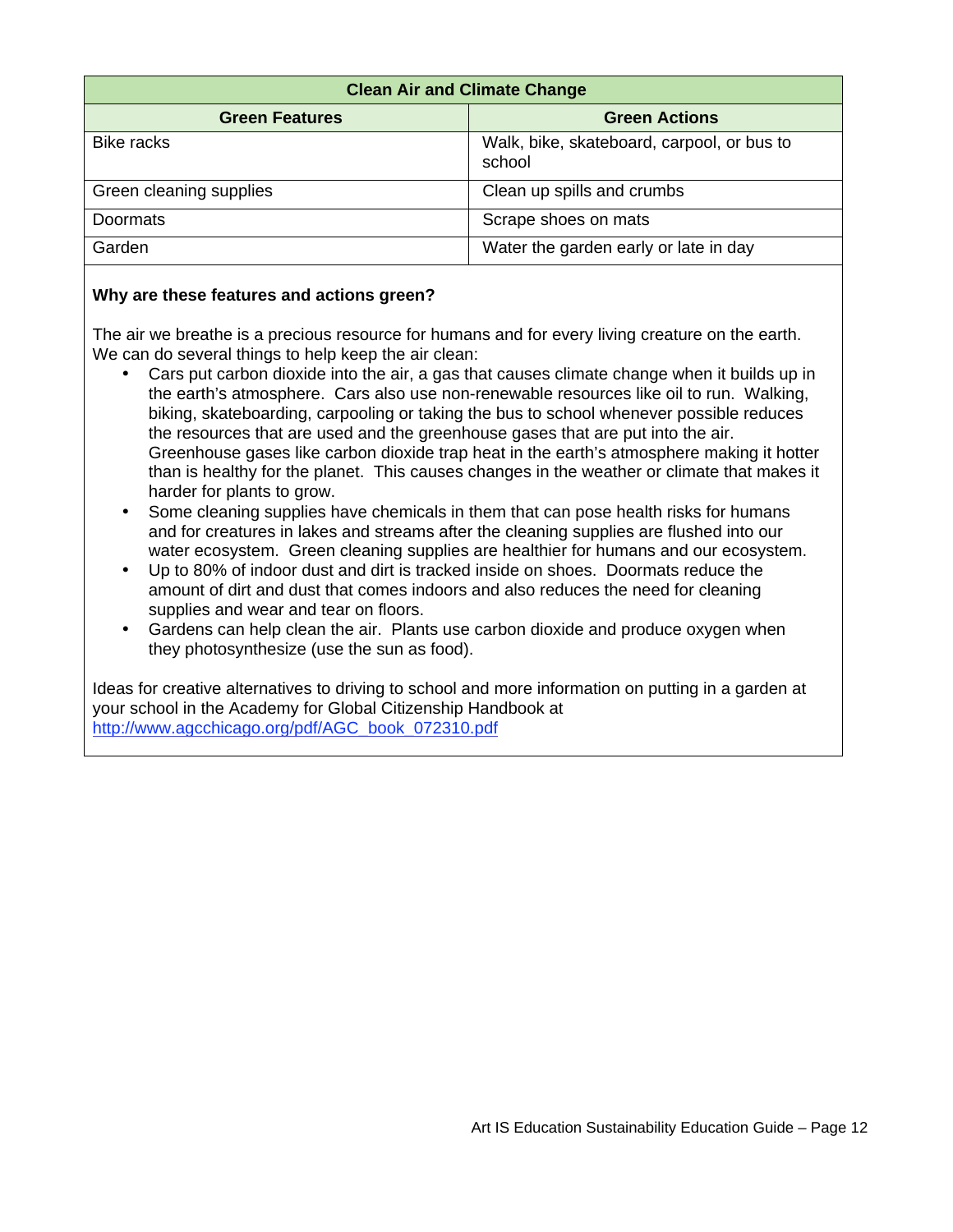| Food                                 |                                   |  |
|--------------------------------------|-----------------------------------|--|
| <b>Green Features</b>                | <b>Green Actions</b>              |  |
| Composting food scraps or yard waste | Take only what you want to eat    |  |
| Local food sources for cafeteria     | Buy and eat local foods           |  |
| Reusable dishware in the cafeteria   | Use reusable lunch box containers |  |

Like other resources, the food we eat is a resource that comes from the earth. Non-renewable resources from the earth like oil are used to move food from where it is grown to where you buy it.

- Buying local foods and taking only what you want to eat means there are more resources for others.
- Instead of throwing away leftover food like trash, composting is a natural way to change it into fertilizer or plant food that helps gardens grow. It saves space in the landfill for things that can't be recycled or reused and reduces the methane produced by food as it decomposes in a landfill. As you may already know, methane is a greenhouse gas that traps heat, making the planet hotter. Once it is released, methane stays in the atmosphere for more than 10 years and can trap 20 times more heat than carbon dioxide.

More information on composting and greening your food program at your school is available in the Academy for Global Citizenship Handbook at http://www.agcchicago.org/pdf/AGC\_book\_072310.pdf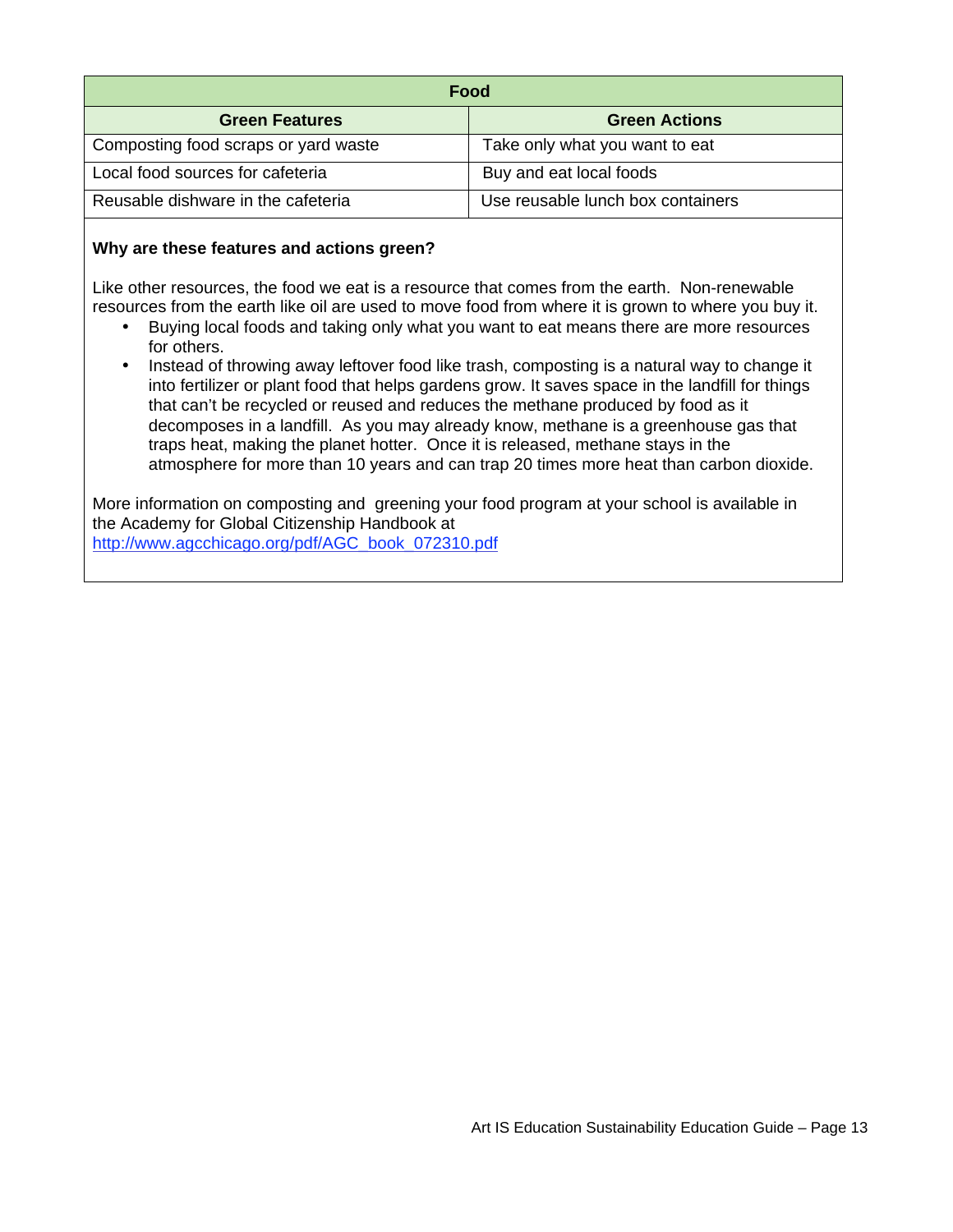### **Imagine Change**

Discuss with students what additional ideas they have for how they could help save energy or reduce waste? What actions could they take to help their school or home "go green"? Add these new features and actions to the "green" list. This could be a brainstorm session or this could involve research on the internet. There are sites devoted to all the ways we can save energy or keep the air clean.

Ask students to choose an action that they would like to do. Discuss what would be necessary to make the change. What are some of the challenges they might face? How might they overcome the obstacles? What leadership traits or life skills would help them? Who could help make the change?

### **The Green Map**

Brainstorm with youth how they could make an artwork about the green features and actions at their school or home. Options could include:

- A representational map that shows the features and actions and where they happen in the physical space. Each youth could make his or her own map or pairs or small group could work on different rooms or sections of the school or home and piece them together as a single large map. This map could include drawings or collage images or photographs. This map could involve 3-dimensional aspects such as pop-up or fold-out sections that reveal information about a green feature or action. An additional challenge would be to create this map from recycled materials. Discuss with students options for overall composition. Discuss why the word "green" has been adopted as a symbol of sustainability and how color can be used to express their ideas about the features and the actions.
- A time-based map using a clock design rather than a spatial layout. The clock face could show the "green" features and actions as the youth interacts or enacts them throughout the day. As with the previous option, this could be done individually or in groups. Again, this could involve a range of materials including recycled materials.
- A site-specific visual map of the school environment using signage at locations around the school campus where green actions take place. The signage would introduce the students' learning and thinking to the rest of our school community while providing information and helpful reminders to the whole community. Students could be encouraged to think through how the design and colors of the signage could express their ideas, interact with the environment and appeal to the viewer.
- A theatrical, musical or dance-based map in which the group enacts a series of short vignettes that share the green features and actions in the school or home. Youth could be paired up by "green" feature and corresponding actions to share information about the feature while demonstrating the action. Discuss with students what would be the best order of the skits that show how they are inter-related.
- An interactive map wherein the group leads another group on a tour of the school enacting the green actions while giving information about the green features.

The process of creating the artwork may cause students to ask new questions about sustainability and the environment. Encourage students to follow where their questions lead by doing research to deepen their understanding of the topic beyond the initial information provided. Optimally the art process can help them investigate the topic and test their understanding as much as it is a way to express what they know.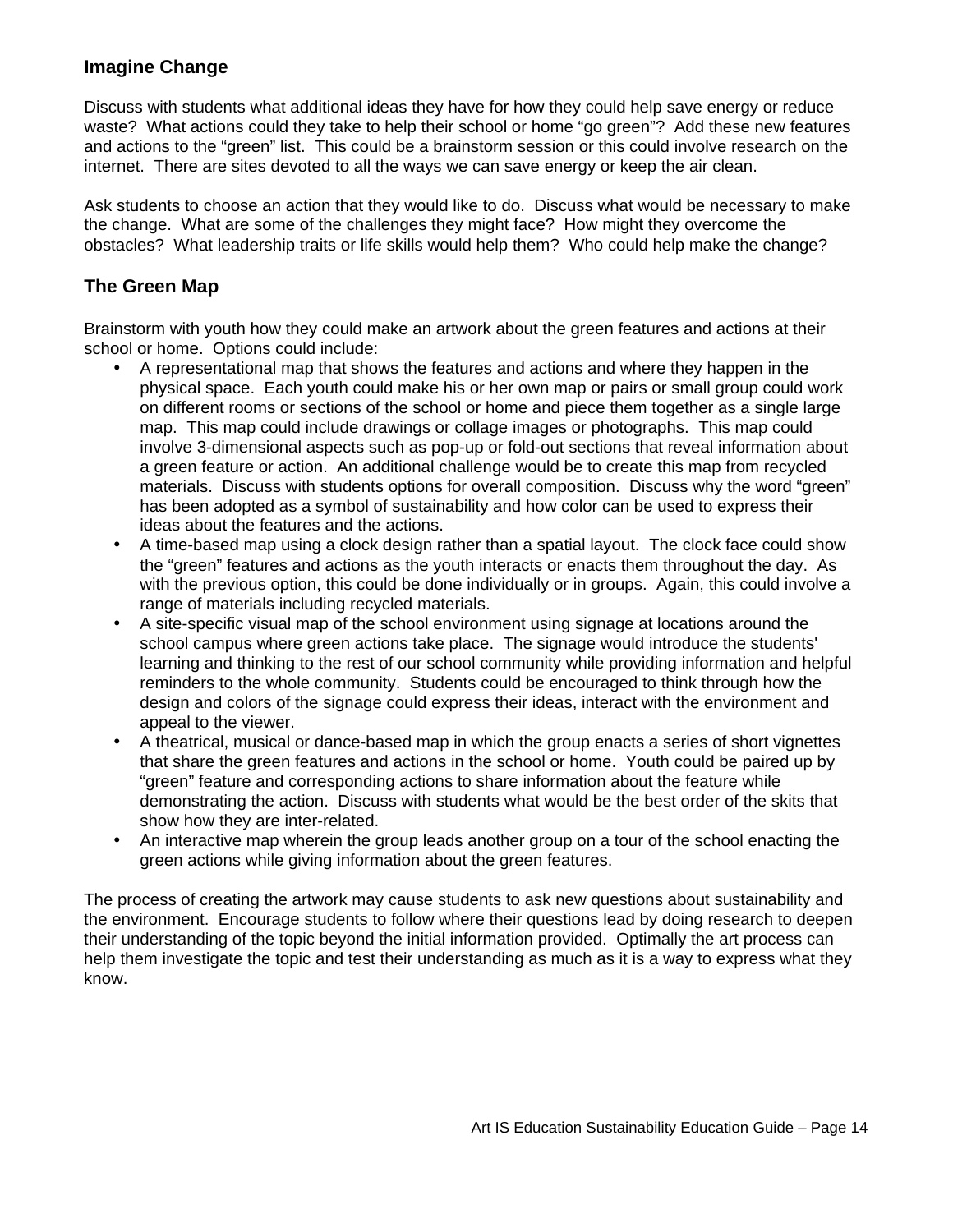### **Project Reflection**

- Discuss the project experience with students asking them what they noticed about themselves and their experience during the project. What challenges did they face? How did they overcome them? What did they enjoy about the process? What do they know now that they didn't know before? What insights do they have about their school or home now that they have created the artwork? What do they understand about "green" or sustainability topics? Thinking about the project now, what are they most proud of?
- Identify a "green" action that the youth would like to make in their immediate future and how they will use a leadership trait or life skill to help achieve it.
- Distribute the Art IS Education artist statement form to students. Youth could fill write their artist statement individually or in pairs or as a whole group. Explain that these forms may be submitted with photographs of the project artwork to the Alameda County Sustainability Program. Explain that the quotes may be included with samples of the finished artwork in future editions of the Art IS Education Sustainability Education Guide or web site.
- Thank the students for their participation. Share moments that you saw students demonstrate understanding about the sustainability issues, positive behaviors that help the planet and leadership traits to encourage others. Share ways in which you learned more about the art making and sustainability issues by working with them.

### **Project Sharing**

Discuss with students who they would like to share this project with. Options include another class or family, the principal or staff, parents or family members. Create a time to share the map artwork with others. In preparation for sharing the artwork, review youth reflections so they can share them after presenting the artwork. After the presentation, invite the audience to:

- Share something they noticed or that struck them about the presentation and reflections.
- What questions they may wonder about after seeing the presentation.
- If they feel inspired to make a "green" change for themselves.

End by thanking the audience for sharing the experience. Share with the audience what you noticed about the participation of the youth during the project and presentation. Share examples of the obstacles they overcame, life skills they demonstrated, and the creativity that they brought to the project.

### **Map in Review**

In a week or so, revisit the map artwork to track changes or new knowledge. Use the conversation as a way to check in on what progress they are making with their personal "green" action change and to find out if there are new items to add to the "green" list. It is also an opportunity to continue to reflect on and reinforce what they learned during the project. If possible, the artwork could be revised by adding new aspects to the artwork.

### **Sharing With Alameda County**

In honor of Art IS Education 2011, Alameda County Sustainability in partnership with the Alameda County Arts Commission plans to feature youth artwork and sample lesson plans on their web site. If you would like to submit your youth art on ecological themes for consideration, please submit a project description, photos of your project and student artist statements to Violet Juno, Alameda County Arts Commission's Art IS Education Featured Event Coordinator, at violetjuno@gmail.com.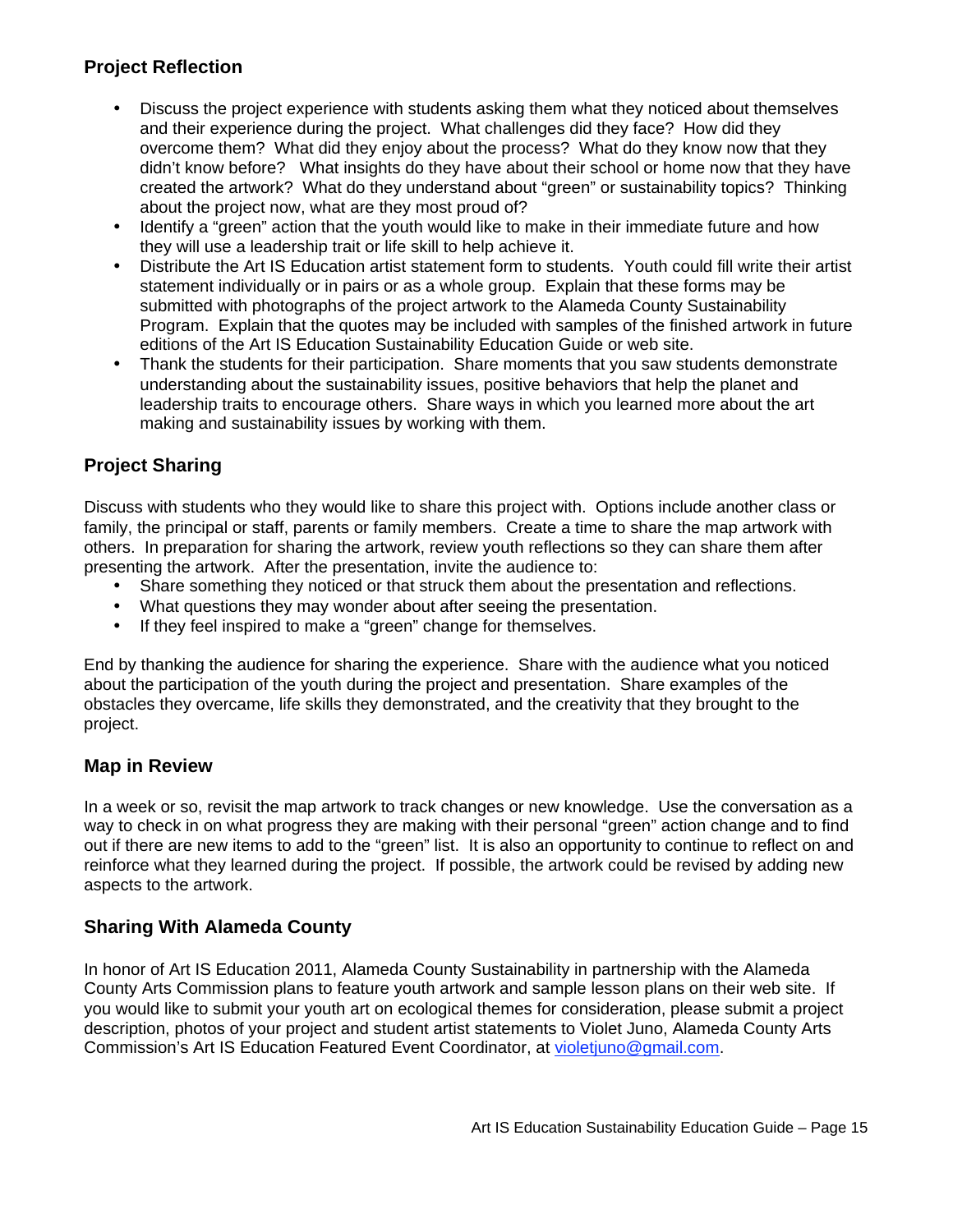### **Part 3: Online Resources**

Here are a wide range of online resources for materials, information and curricula to jumpstart your work with students.

### **Art Supplies**

- **East Bay Depot for Creative Reuse:** An ecological "treasure trove" of low-cost art & craft materials in Oakland, with an onsite Teachers' Resource Zone: http://creativereuse.org/
- **Resource Area for Teaching:** RAFT's mission is to help educators transform the learning experience through "hands-on" education that inspires the joy and discovery of learning: http://www.raft.net/
- **SCRAP:** By offering low cost supplies, creative reuse workshops, educational field trips, art exhibitions, and more SCRAP gives students of all ages the opportunity to learn and pass on the value of creative reuse: http://www.scrap-sf.org/

### **Environmental Art and Videos for Inspiration**

- **GreenMuseum:** Environmental art in an online "museum" and extensive toolbox for educators including case studies: http://greenmuseum.org/
- **Washed Ashore:** Art made with plastics washed up on Oregon beaches: http://washedashore.org/
- **Chris Jordan's Running the Numbers:** Photographs illustrating the vast amounts of resources used in the U.S.: http://www.chrisjordan.com/gallery/rtn/
- **350 Earth; Floating Land:** Art focused on climate change: http://earth.350.org/; http://www.floatingland.com.au/contact
- **Clean Air Trek:** Student-produced videos about driving less produced via *Alive In The Neighborhood: Eco Interventions & Experiences* program: http://www.cleanairtrek.com/student-involvement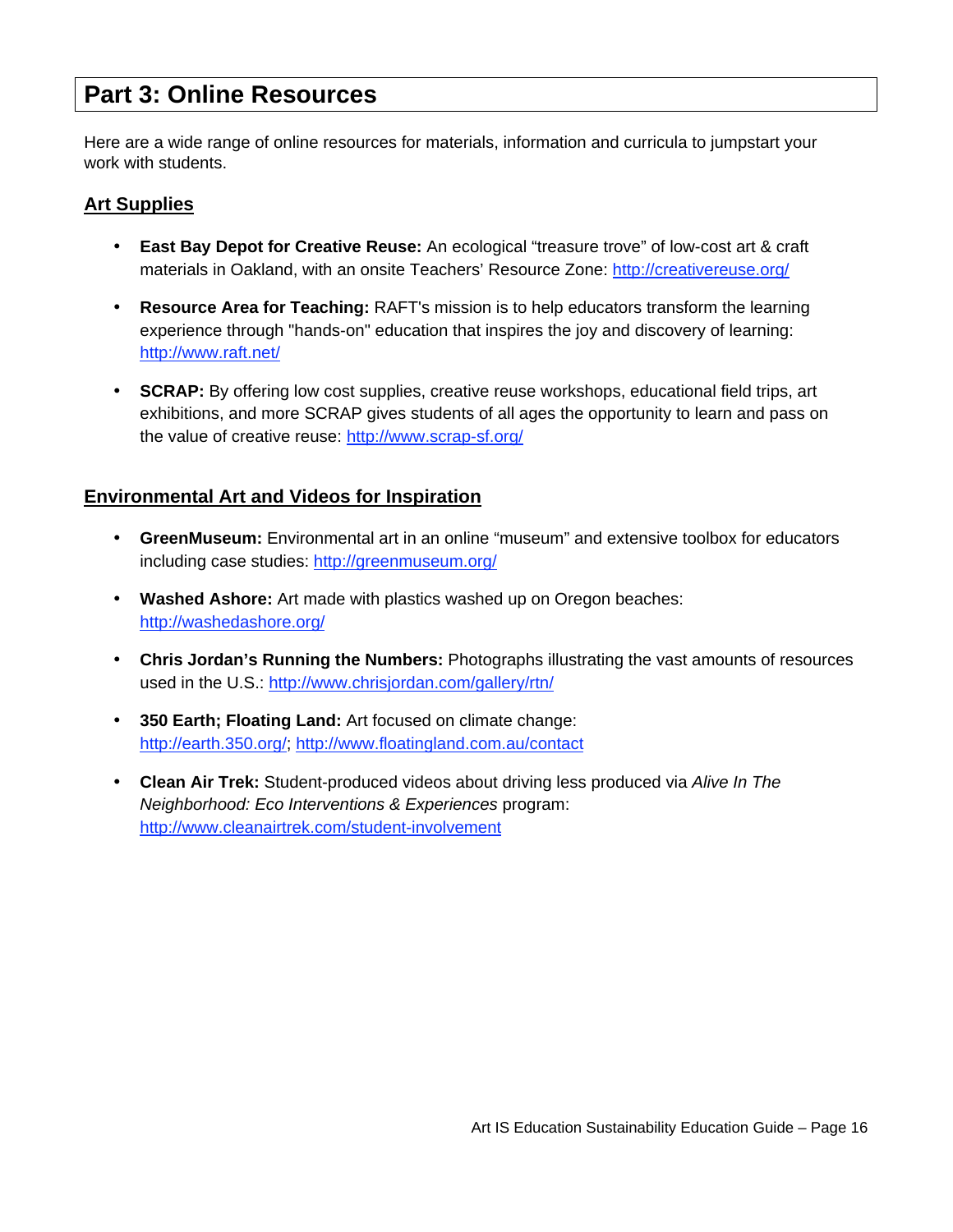### **Curricular Resources**

### **General**

- **Facing the Future:** Curricula covering climate and sustainability with a global perspective, for K-12: http://www.facingthefuture.org/Curriculum/CurriculumHome/tabid/113/Default.aspx
- **State of California:** Collection of state agencies' environmental education curriculum resources: http://www.cde.ca.gov/pd/ca/sc/oeeresources.asp
- **U.S. Environmental Protection Agency:** Collection of links to teaching resources: http://www.epa.gov/teachers/teachresources.htm

### **Introduction to Sustainability**

- **The Lorax:** Classroom exercises and video associated with classic book by Dr. Seuss: http://teacherlink.ed.usu.edu/tlresources/units/byrnes-literature/alleman.html and http://www.ie.unc.edu/erp/resources/Lorax\_and\_Sustainable\_Development.pdf
- *The Giving Tree:* Classroom exercises associated with classic book by Shel Silverstein: http://faculty.washington.edu/pkahn/articles/Environmental\_Education.pdf and http://www.greeneducationfoundation.org/index.php?option=com\_content&view=article&id=550: grade-1-day-2-the-giving-tree-and-receiving-tree&catid=51:waste-free-snacks&Itemid=350
- **No Impact Project:** Five 50-minute lesson plans for middle and high school on consumption, energy, food, transportation, and water: http://noimpactproject.org/educators-middle-highschool-environment-curriculum-html/

### **Resource Conservation**

- *Stuff: The Secret Lives of Everyday Things:* Curriculum guide to accompany book revealing web of connections and impacts behind items: http://www.storyofstuff.com/http://www.sightline.org/research/books/stuff/stuff\_curriculum.pdf/vie w
- **Redefining Progress:** Elementary and high school lesson plans about the ecological footprint (amount of land and water required to support an individual's consumption): http://www.oercommons.org/browse/collection/redefining-progress
- *Story of Stuff:* Twenty-minute video with teaching tools for high school (and faith-based communities): http://www.storyofstuff.com/ and http://www.storyofstuff.com/teach.php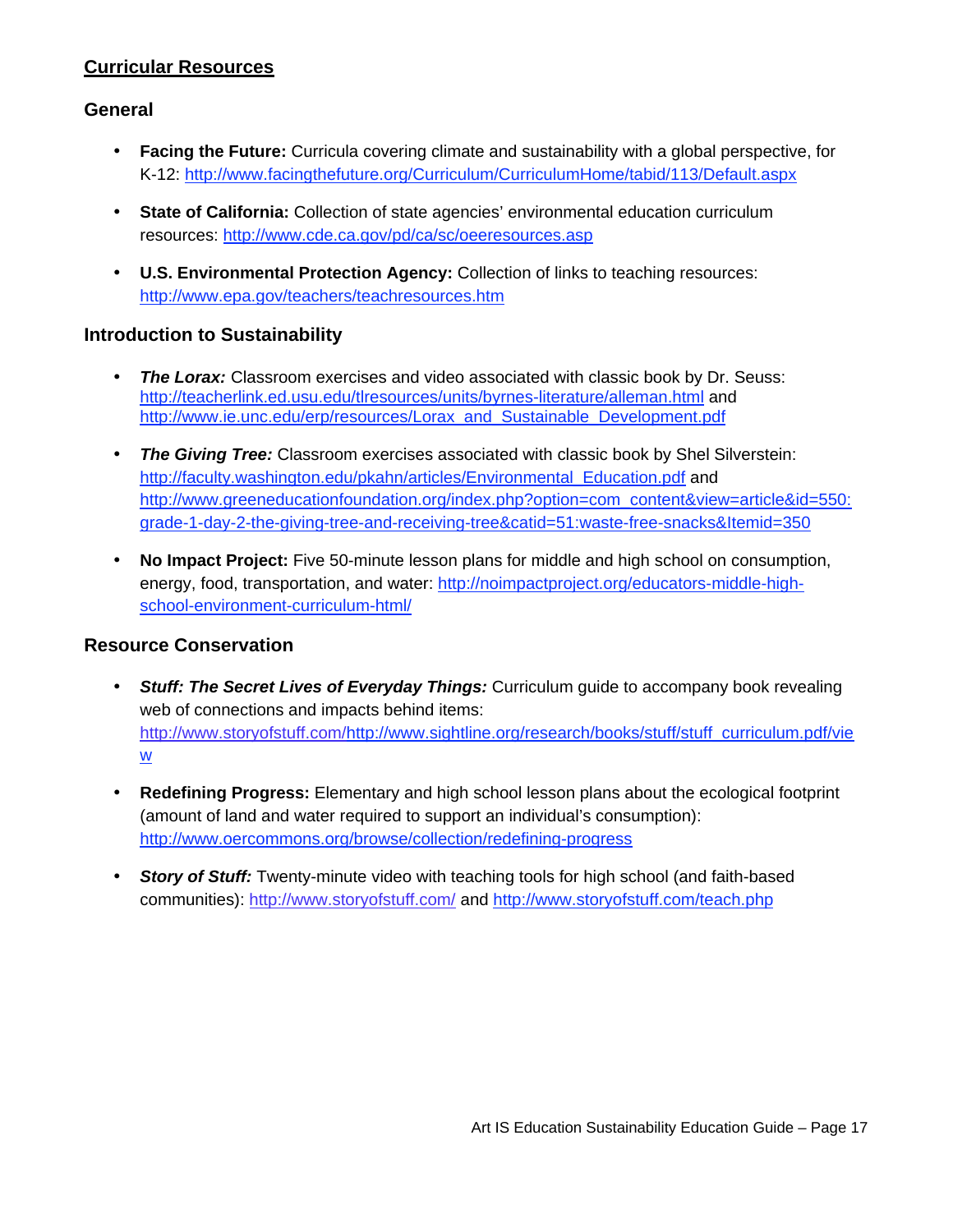### **Recycling**

- **Doing the 4Rs A Classroom Activity Guide to Teach Reduce, Reuse, Recycle and Rot:** StopWaste.Org's 24 California standards-based lessons and five thematic units for fourth/fifth grades: http://stopwaste.org/home/index.asp?page=1078
- **irecycle@school:** StopWaste.Org's free services for public schools in Alameda County, including field trips, assemblies, and teacher training: http://stopwaste.org/home/index.asp?page=5

### **Energy**

- **EnergyQuest:** California Energy Commission's collection of lesson plans relating to energy: http://energyquest.ca.gov/teachers\_resources/index.html
- **National Wildlife Federation:** Collection of curriculum resources for elementary, middle, and secondary levels: http://www.nwf.org/Global-Warming/School-Solutions/Eco-Schools-USA/Become-an-Eco-School/Pathways/Energy/Curriculum.aspx

### **Climate**

- **Bay Area Air Quality Management District:** *Protect Your Climate* curriculum, 16 lessons for fourth/fifth grades: http://www.ca-ilg.org/node/1380
- **National Wildlife Federation:** Climate Classroom, including resources for younger children: http://www.climateclassroom.org/; http://www.climateclassroomkids.org/teacher\_main.aspx
- **Union of Concerned Scientists:** Collection of peer-reviewed materials for educators, including curriculum guide on California-specific impacts of climate change for grades 9-12: http://www.ucsusa.org/global\_warming/science\_and\_impacts/impacts/global-warming-materialsfor.html
- An Inconvenient Truth: lesson plans for high school associated with Oscar-winning documentary: http://www.climateclassroom.org/teens/lessonplans.cfm
- **Alliance for Climate Education:** collection of resources in science, energy, and social studies to build on the Alliance's schoolwide climate assemblies: http://www.acespace.org/teachers/curricula

### **Food**

- *Food Inc.:* Discussion guide associated with documentary, for high school: http://www.ecoliteracy.org/downloads/ecological-intelligence-teachers-guide
- *Nourish:* Discussion guide associated with documentary, for junior high: http://www.ecoliteracy.org/downloads/nourish-companion-guides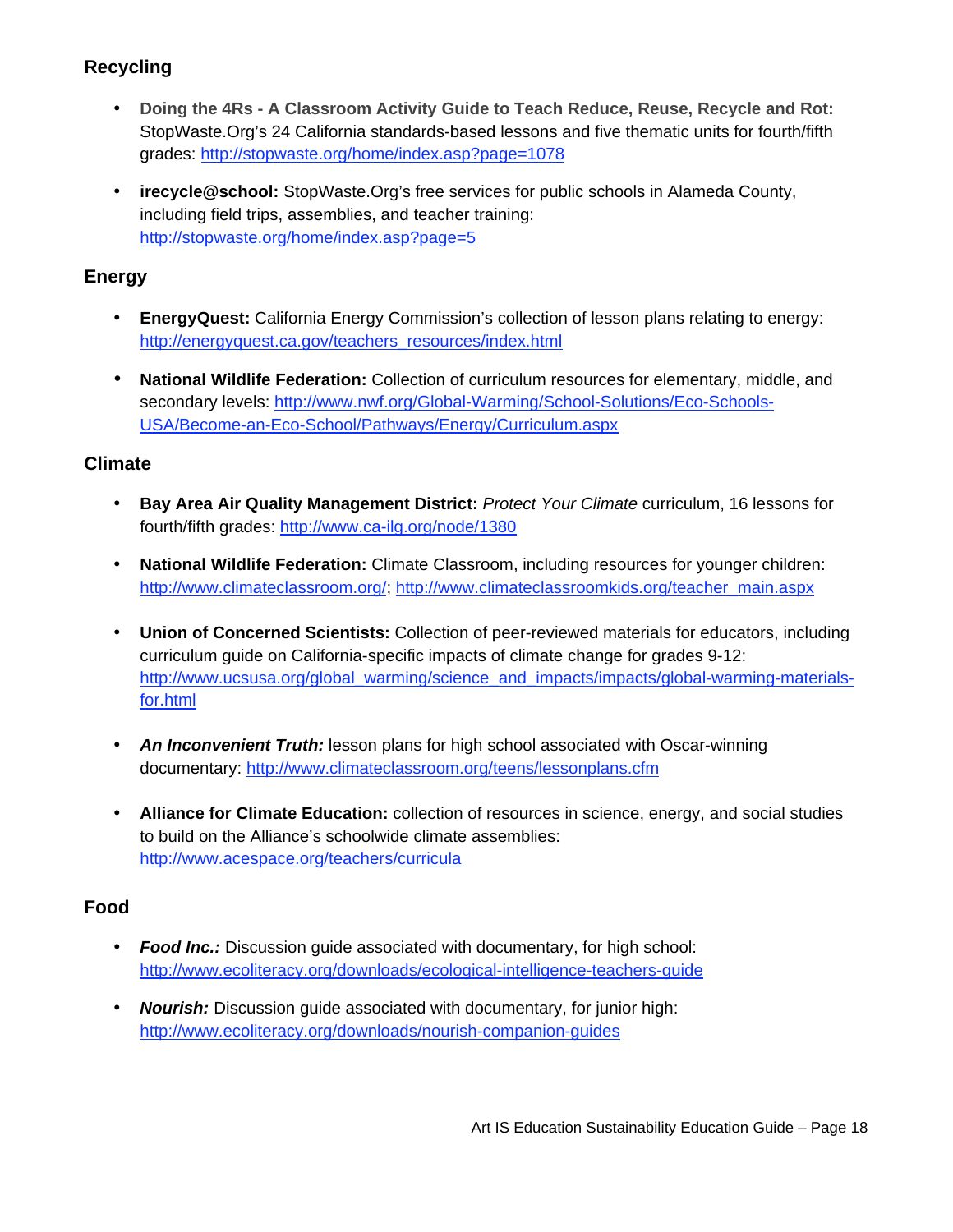### **Greening Your School's Operations and Curriculum**

- **Go Green Initiative:** Association of schools offering resources including environmental action Planning Guide: http://gogreeninitiative.org/
- **Green Schools Program:** Alliance to Save Energy's program to empower students to help their schools save money and energy: http://ase.org/programs/green-schools-program
- **EcoSchools USA:** National Wildlife Federation's seven step program to become an Eco-School: http://www.nwf.org/Global-Warming/School-Solutions/Eco-Schools-USA.aspx
- **Green Schools Initiative:** Initiative to create healthy schools for students, this initiative provides information, toolkits, and a buying guide: http://www.greenschools.net/
- **Academy for Global Citizenship Sustainability Handbook:** This resource includes information on dozens of ways to involve students, teachers, parents, and staff in going green as a school community: http://www.agcchicago.org/pdf/AGC\_book\_072310.pdf
- **Center for Green Schools:** This project of the U.S. Green Building Council provides information on how and why to green your school as well as curriculum, resources, and trainings: http://centerforgreenschools.org/main-nav/k-12/greenschool/interactive
- **San Jose Go Green Schools:** This City of San Jose project covers the key aspects of a green school as well as case studies and fundraising information: http://www.sanjoseca.gov/esd/schools/default.asp

### **Greening Your Home**

- **Sierra Club Green Home:** Ten quick ways to green your home: http://www.sierraclubgreenhome.com/go-green/home-performance-contractors/10-quick-waysto-green-your-home-2/
- **Tree Hugger:** Ten tips for going green at home: http://www.treehugger.com/files/2006/03/ten\_tips\_for\_a.php
- **Planet Green:** Suggestions for how to green your home including electricity, appliances, toys, laundry, garden, furniture and recycling: http://planetgreen.discovery.com/go-green/greenindex/home-garden-guides.html